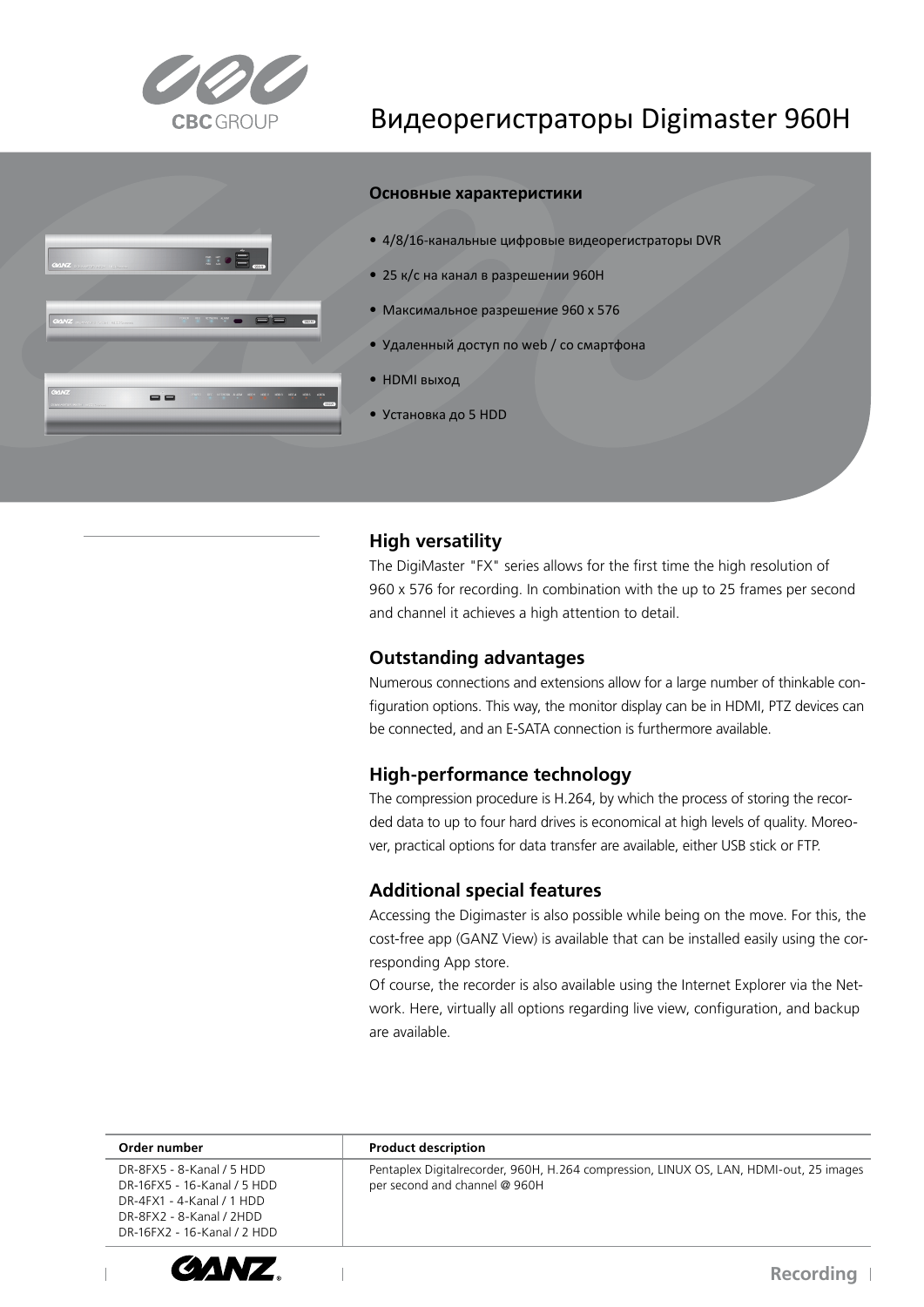## Digimaster 960H



#### **Accessoires**

| Order number | <b>Product description</b>                  |  |
|--------------|---------------------------------------------|--|
| ZRS-HDD1000  | 1TB S-ATA HDD                               |  |
| ZRS-HDD2000  | 2TB S-ATA HDD                               |  |
| ZRS-HDD3000  | 3TB S-ATA HDD                               |  |
| NR-RM1       | Rackmount adapter for<br>DR-8FX2 / DR-16FX2 |  |
| NR-RM2       | Rackmount adapter for<br>DR-8FX5 / DR-16FX5 |  |

#### **Advantages for the installer**

Optionally, a rack-mount system is available. Furthermore, the menu interface that can be operated with the mouse is designed in a clearly structured and logical manner. This way, the system can be configured quickly.





#### **Technical specifications DR-8FX5 DR-16FX5**

|                                      | נגע וט־וו                                                                                                                                                                                 |                                                                                                     |  |  |
|--------------------------------------|-------------------------------------------------------------------------------------------------------------------------------------------------------------------------------------------|-----------------------------------------------------------------------------------------------------|--|--|
| Video standard                       | PAL / NTSC                                                                                                                                                                                |                                                                                                     |  |  |
| Compression format                   | H.264                                                                                                                                                                                     |                                                                                                     |  |  |
| Video input                          | $8 \times BNC$ 1 Vp-p/75 $\Omega$                                                                                                                                                         | 16 x BNC 1 Vp-p/75 $\Omega$                                                                         |  |  |
| Spot output                          | Aux 1: (1Vpp, 750ohm) [1ch / 4ch / 9ch<br>programmable ]<br>2: (1Vpp, 750ohm) [ 1ch / 4ch ]                                                                                               | Aux 1: (1Vpp, 750ohm) [ 1ch / 4ch / 9ch /<br>16ch programmable ]<br>4: (1Vpp, 750ohm) [ 1ch / 4ch ] |  |  |
| Loop output                          | $8 \times BNC$ 1 Vp-p/75 $\Omega$                                                                                                                                                         | 16 x BNC 1 Vp-p/75 $\Omega$                                                                         |  |  |
| Monitor output                       | HDMI / VGA                                                                                                                                                                                |                                                                                                     |  |  |
| Audio input                          | 8CH (10KOhm, 2.8Vpp)                                                                                                                                                                      | 16CH (10KOhm, 2.8Vpp)                                                                               |  |  |
| Audio output                         |                                                                                                                                                                                           | 1CH (6000hm, 2.8Vpp)                                                                                |  |  |
| Alarm input                          | 10CH(8CH+2CH), Pulled up to 5V via<br>10KOhm                                                                                                                                              | 18CH(16CH+2CH), Pulled up to 5V via<br>10KOhm                                                       |  |  |
| Alarm output                         | 4CH, RELAY (125VAC, 60VDC)                                                                                                                                                                | 8CH, RELAY (125VAC, 60VDC)                                                                          |  |  |
| Hard disk quantity                   | max. 5                                                                                                                                                                                    |                                                                                                     |  |  |
| Operating system                     | Linux / Pentaplex                                                                                                                                                                         |                                                                                                     |  |  |
| Recording format                     | CIF (352 x 240/288), 2CIF (704 x 240/288), 4CIF (704 x 480/576), 960H (960 x 480/576)                                                                                                     |                                                                                                     |  |  |
| Recording mode                       | Continous / Movement / Alarm / Panic                                                                                                                                                      |                                                                                                     |  |  |
| Recording rate                       | Up to 200fps @ 960H                                                                                                                                                                       | Up to 400fps @ 960H                                                                                 |  |  |
| Replay                               | Up to 8 Channels simultaneous                                                                                                                                                             | Up to 16 Channels simultaneous                                                                      |  |  |
| Events                               | Continuous / Movement/ Video loss / External alarm                                                                                                                                        |                                                                                                     |  |  |
| Movement sensor                      | Yes (20x12 fields, 30 sensitivity levels, day/night independently configurable)                                                                                                           |                                                                                                     |  |  |
| Interfaces                           | 2 x RS-485, RS-232 2 x 10/100/1000 BaseT, 3 x USB, E-SATA                                                                                                                                 |                                                                                                     |  |  |
| Time/date settings                   | GMT timezone, Auto DST, NTP                                                                                                                                                               |                                                                                                     |  |  |
| Remote access                        | Yes (IE, DMS Lite, App)                                                                                                                                                                   |                                                                                                     |  |  |
| Export                               | AVI, FTP                                                                                                                                                                                  |                                                                                                     |  |  |
| OSD languages                        | English, German, French, Spanish, Dutch, Polish, Czech                                                                                                                                    |                                                                                                     |  |  |
| Protocoles                           | Pelco D/P, MesaDome, D-Max, Fastrax II, Ganz PT v3.2, SCC641/643a, Spd3300, Multix,<br>MRX1000, WV-cs850/-csr604, PTC-400c/-200, Takex, LPT-A100L, interM, Vitek, Lilin, Max-<br>pro, VCL |                                                                                                     |  |  |
| Access authorisation                 | Configurable                                                                                                                                                                              |                                                                                                     |  |  |
| Fan                                  | 2                                                                                                                                                                                         |                                                                                                     |  |  |
| Operating environment                | $0^{\circ}$ C ~ 40°                                                                                                                                                                       |                                                                                                     |  |  |
| Operating voltage                    | SMPS, 100W,<br>100~220V AC, 50-60Hz                                                                                                                                                       |                                                                                                     |  |  |
| Dimensions ( $W \times H \times D$ ) | 2U (430mm x 88.4mm x 367mm)                                                                                                                                                               |                                                                                                     |  |  |
| Weight                               | 9.0 kg                                                                                                                                                                                    |                                                                                                     |  |  |
| Accessories (incl.)                  | Mouse, Remote control                                                                                                                                                                     |                                                                                                     |  |  |
|                                      |                                                                                                                                                                                           |                                                                                                     |  |  |

www.cbc-europe.com

**CBC (Europe) GmbH CBC (Poland) Sp.z.o.o CBC Russia Moscow Rep. office CBC (Europe) Ltd. Ufficio di Milano CBC CORPORATION (INDIA), PRIVATE LTD CBC (EUROPE) GmbH UK Branch** Hansaallee 191 Oddzial w Warszawie Office 503B World Trade Center Via E. Majorana, 2 2F B Wing, Marwah Centre D-40549 Düsseldorf ul. Anny German 15 12 Krasnopresnenskaya nab.<br>T: +49-(0)211 53 06 70 01-794 Warszawa RU-11123610 Moscow<br>F: +49-(0)211 53 06 71 80 T: +48-(0)22 6 33 90 90 T: +7-495 258 2161 info@cbc-europe.com F: +48-(0)22 6 33 90 60 F: +7-495 258 2160 info@cbceurope.it F: +91 22 6649 1708 www.cbcpoland.pl www.cbc.ru

T: +49-(0)211 53 06 70 01-794 Warszawa RU-11123610 Moscow T: +39-0362 36 50 79 Andheri East, Mumbai 400 072, India<br>F: +49-(0)211 53 06 71 80 T: +48-(0)22 6 33 90 90 T: +7-495 258 2161 F: +39-0362 4 00

Unit 9 Garrick Road Industrial Estate Irving Way London NW9 9AQ F: +44-(0)20 82 02 33 87 info@cbcuk.com www.cbceurope.com